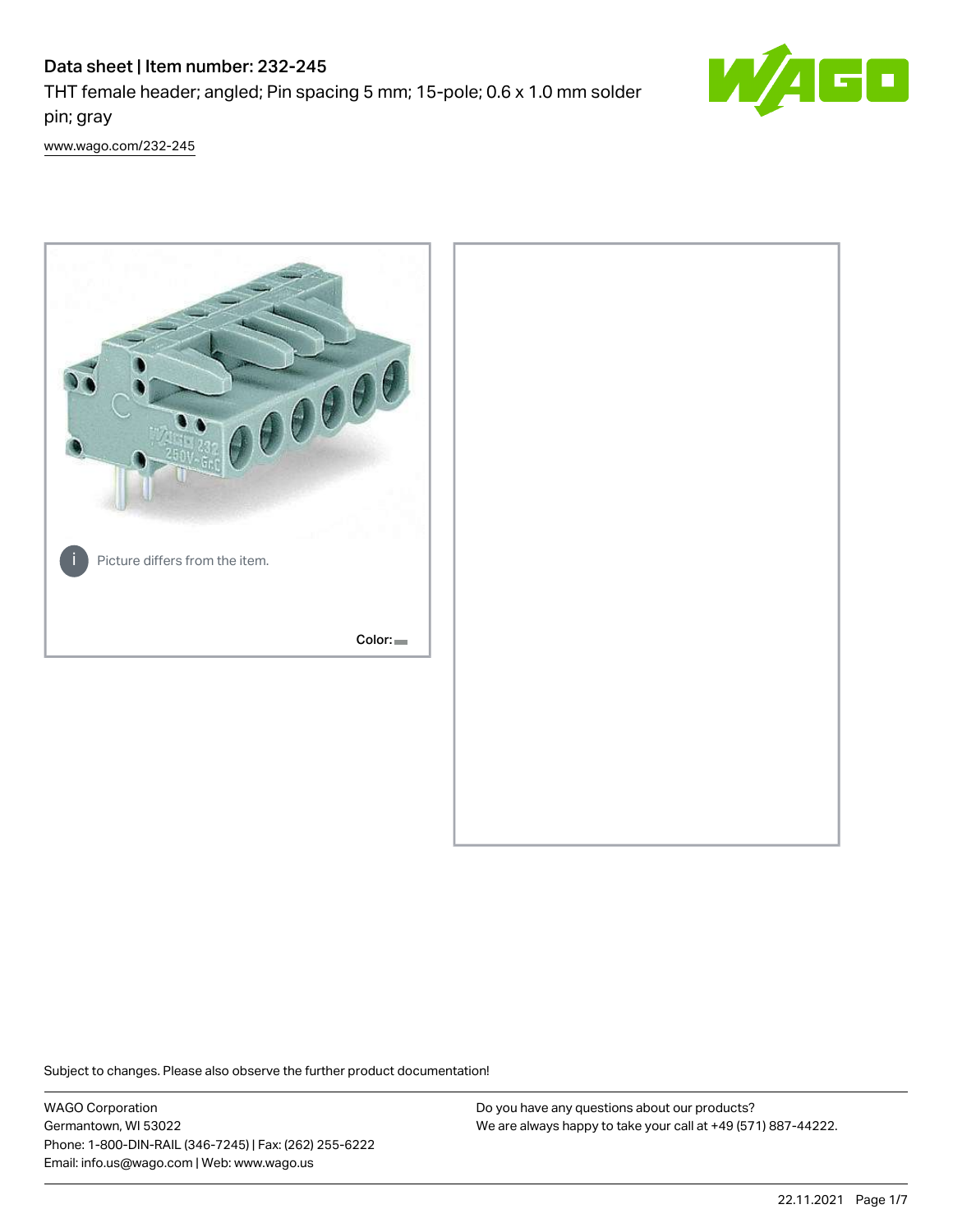[www.wago.com/232-245](http://www.wago.com/232-245)



Dimensions in mm

 $L =$  (pole no. x pin spacing) + 1.5 mm

Distance to first solder pin: 2.2 mm

2- to 3-pole female connectors – one latch only

#### Item description

- **Horizontal or vertical PCB mounting via straight or angled solder pins**
- For board-to-board and board-to-wire connections
- $\blacksquare$ Touch-proof PCB outputs
- $\blacksquare$ Easy-to-identify PCB inputs and outputs
- **Now With coding fingers**

Subject to changes. Please also observe the further product documentation!

WAGO Corporation Germantown, WI 53022 Phone: 1-800-DIN-RAIL (346-7245) | Fax: (262) 255-6222 Email: info.us@wago.com | Web: www.wago.us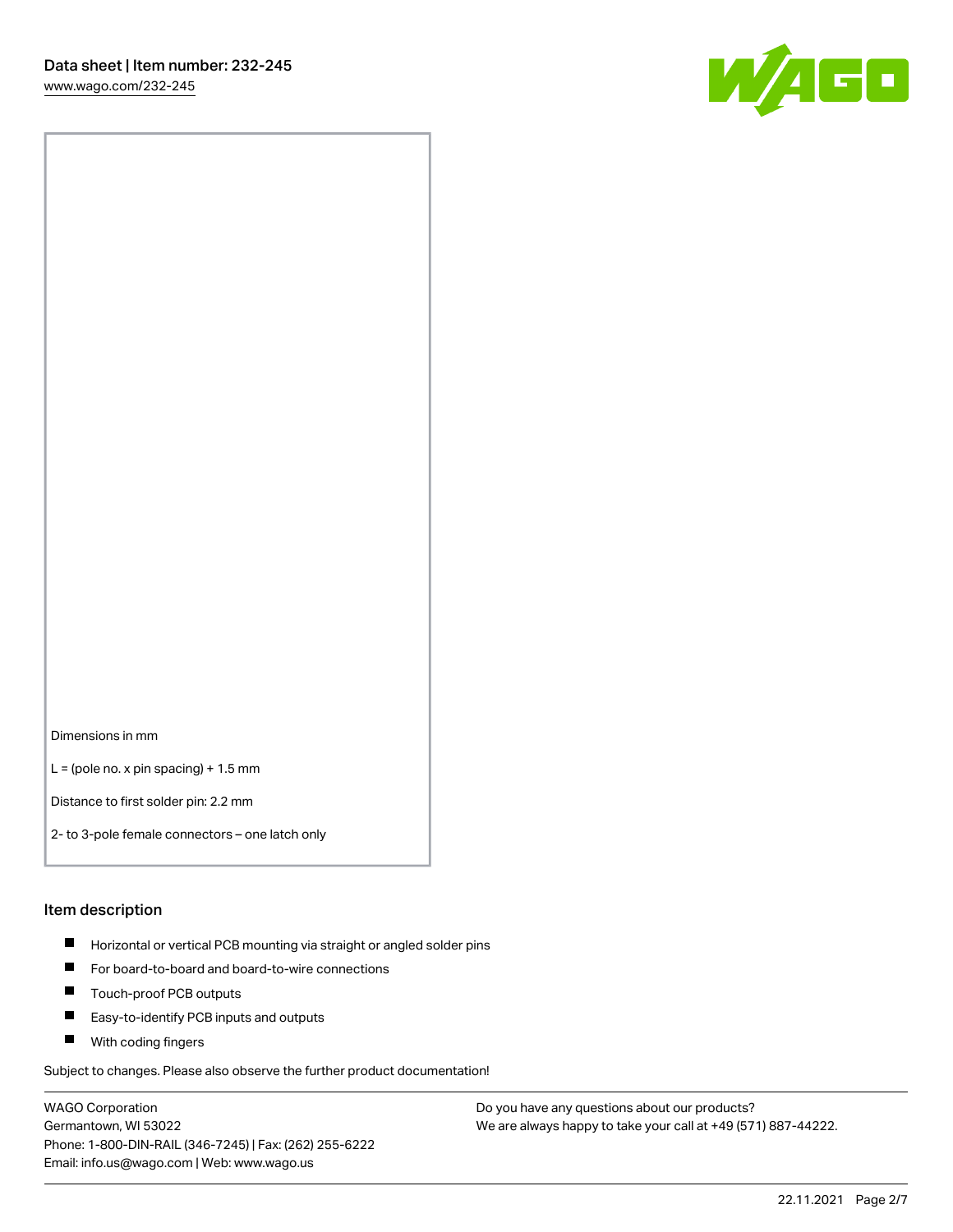

## Data Notes

| Safety information 1 | The MCS-MULTI CONNECTION SYSTEM includes connectors<br>without breaking capacity in accordance with DIN EN 61984. When<br>used as intended, these connectors must not be connected<br>/disconnected when live or under load. The circuit design should<br>ensure header pins, which can be touched, are not live when<br>unmated. |
|----------------------|-----------------------------------------------------------------------------------------------------------------------------------------------------------------------------------------------------------------------------------------------------------------------------------------------------------------------------------|
| Variants:            | Other pole numbers<br>3.8 mm pin projection for male headers with straight solder pins<br>Gold-plated or partially gold-plated contact surfaces<br>Other versions (or variants) can be requested from WAGO Sales or<br>configured at https://configurator.wago.com/                                                               |

# Electrical data

## IEC Approvals

| Ratings per                 | IEC/EN 60664-1                                                       |
|-----------------------------|----------------------------------------------------------------------|
| Rated voltage (III / 3)     | 320 V                                                                |
| Rated surge voltage (III/3) | 4 <sub>k</sub> V                                                     |
| Rated voltage (III/2)       | 320 V                                                                |
| Rated surge voltage (III/2) | 4 <sub>k</sub> V                                                     |
| Nominal voltage (II/2)      | 630 V                                                                |
| Rated surge voltage (II/2)  | 4 <sub>k</sub> V                                                     |
| Rated current               | 12A                                                                  |
| Legend (ratings)            | (III / 2) $\triangleq$ Overvoltage category III / Pollution degree 2 |

## UL Approvals

| Approvals per                  | UL 1059 |
|--------------------------------|---------|
| Rated voltage UL (Use Group B) | 300 V   |
| Rated current UL (Use Group B) | 15 A    |
| Rated voltage UL (Use Group D) | 300 V   |
| Rated current UL (Use Group D) | 10 A    |

# Ratings per UL

| Rated voltage UL 1977 | 600 V |
|-----------------------|-------|
| Rated current UL 1977 |       |

Subject to changes. Please also observe the further product documentation!

| <b>WAGO Corporation</b>                                | Do you have any questions about our products?                 |
|--------------------------------------------------------|---------------------------------------------------------------|
| Germantown, WI 53022                                   | We are always happy to take your call at +49 (571) 887-44222. |
| Phone: 1-800-DIN-RAIL (346-7245)   Fax: (262) 255-6222 |                                                               |
| Email: info.us@wago.com   Web: www.wago.us             |                                                               |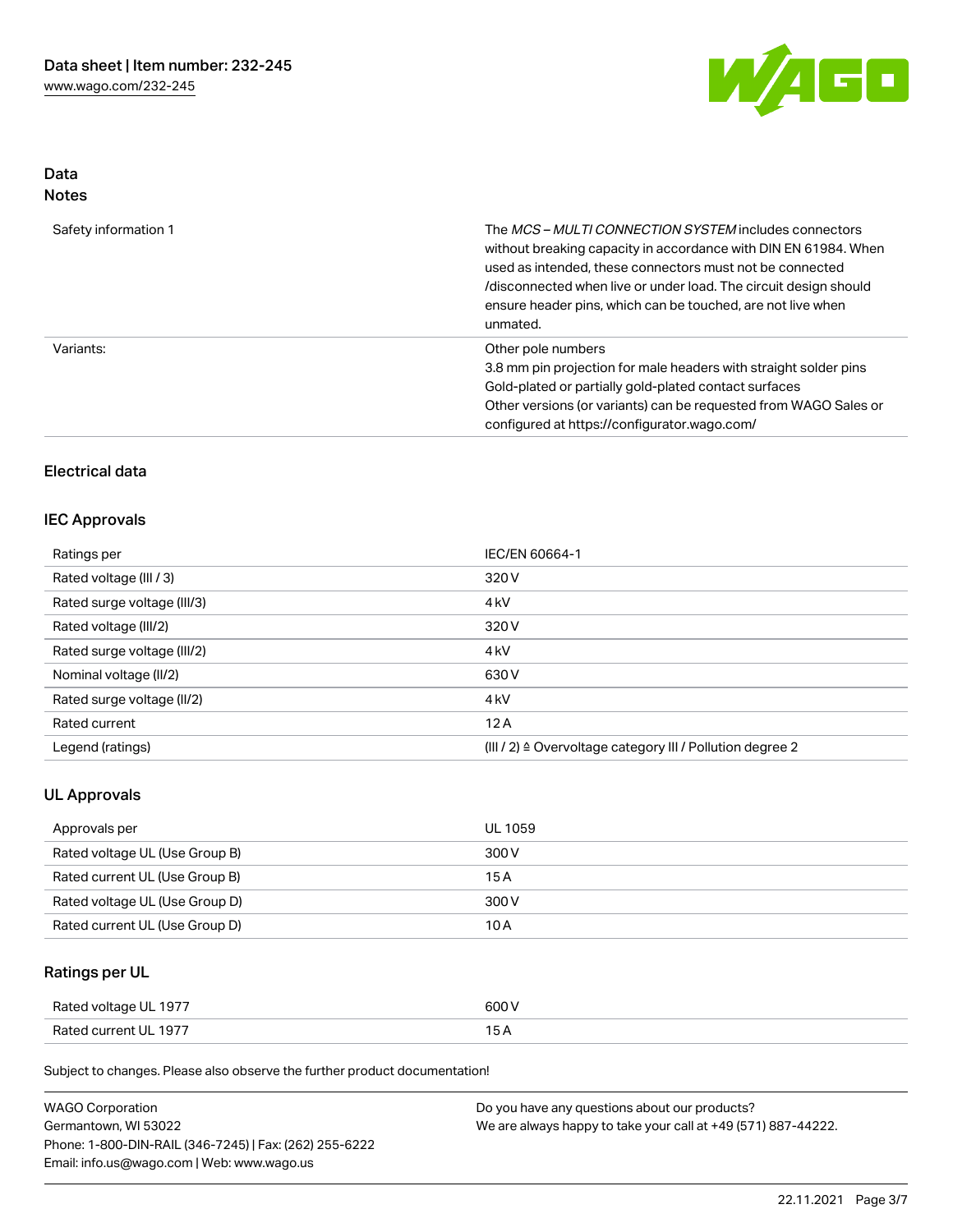

## CSA Approvals

| Approvals per                   | <b>CSA</b>            |
|---------------------------------|-----------------------|
| Rated voltage CSA (Use Group B) | 300V                  |
| Rated current CSA (Use Group B) | 15A                   |
| Rated voltage CSA (Use Group D) | 300V                  |
| Rated current CSA (Use Group D) | 10A                   |
| <b>Connection data</b>          |                       |
| Total number of potentials      | 15                    |
| Number of connection types      | 1                     |
| Number of levels                | $\mathbf{1}$          |
| <b>Connection 1</b>             |                       |
| Number of poles                 | 15                    |
| Physical data                   |                       |
| Pin spacing                     | 5 mm / 0.197 inch     |
| Width                           | 76.5 mm / 3.012 inch  |
| Height                          | 16.6 mm / 0.654 inch  |
| Height from the surface         | 11.6 mm / 0.457 inch  |
| Depth                           | 18.25 mm / 0.719 inch |
| Solder pin length               | 5 <sub>mm</sub>       |

| Solder pin dimensions                | $0.6 \times 1$ mm |
|--------------------------------------|-------------------|
| Drilled hole diameter with tolerance | mm                |

# Plug-in connection

| Contact type (pluggable connector) | Female header |
|------------------------------------|---------------|
| Connector (connection type)        | for PCB       |
| Mismating protection               | No            |
| Mating direction to the PCB        | 0°            |
| Locking of plug-in connection      | Without       |

# PCB contact

| <b>PCB Contact</b>     | п.                                         |
|------------------------|--------------------------------------------|
| Solder pin arrangement | over the entire female connector (in-line) |

Subject to changes. Please also observe the further product documentation!

| <b>WAGO Corporation</b>                                | Do you have any questions about our products?                 |
|--------------------------------------------------------|---------------------------------------------------------------|
| Germantown, WI 53022                                   | We are always happy to take your call at +49 (571) 887-44222. |
| Phone: 1-800-DIN-RAIL (346-7245)   Fax: (262) 255-6222 |                                                               |
| Email: info.us@wago.com   Web: www.wago.us             |                                                               |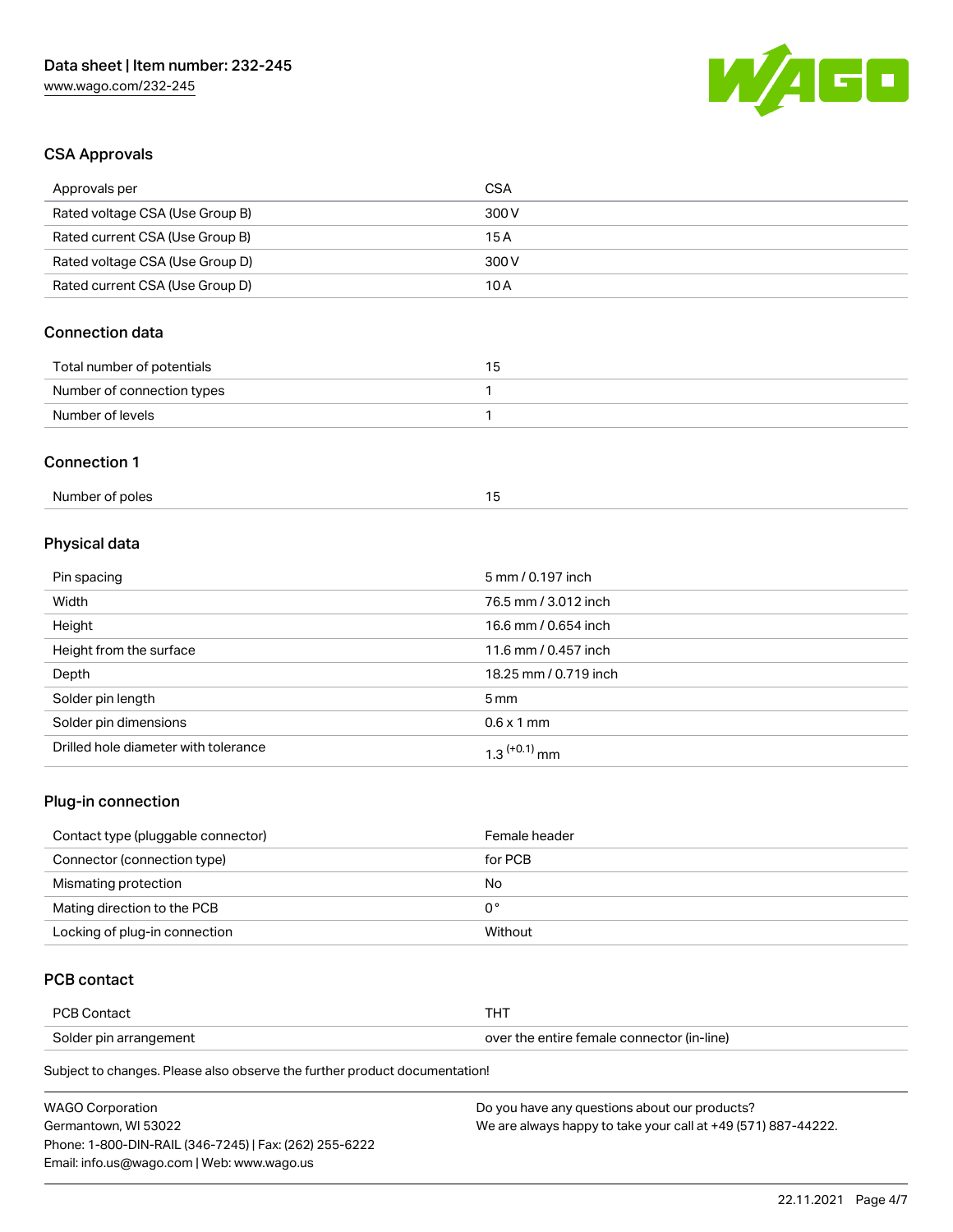[www.wago.com/232-245](http://www.wago.com/232-245)

Number of solder pins per potential 1



#### Material data

| Color                       | gray             |
|-----------------------------|------------------|
| Material group              |                  |
| Insulation material         | Polyamide (PA66) |
| Flammability class per UL94 | V <sub>0</sub>   |
| Contact material            | Copper alloy     |
| Contact plating             | tin-plated       |
| Fire load                   | 0.243 MJ         |
| Weight                      | 13.9g            |

### Environmental requirements

## Commercial data

| Product Group         | 3 (Multi Conn. System) |
|-----------------------|------------------------|
| PU (SPU)              | 25 Stück               |
| Packaging type        | box                    |
| Country of origin     | DE                     |
| <b>GTIN</b>           | 4044918579339          |
| Customs tariff number | 8536694040             |

## **Counterpart**



Subject to changes. Please also observe the further product documentation!

WAGO Corporation Germantown, WI 53022 Phone: 1-800-DIN-RAIL (346-7245) | Fax: (262) 255-6222 Email: info.us@wago.com | Web: www.wago.us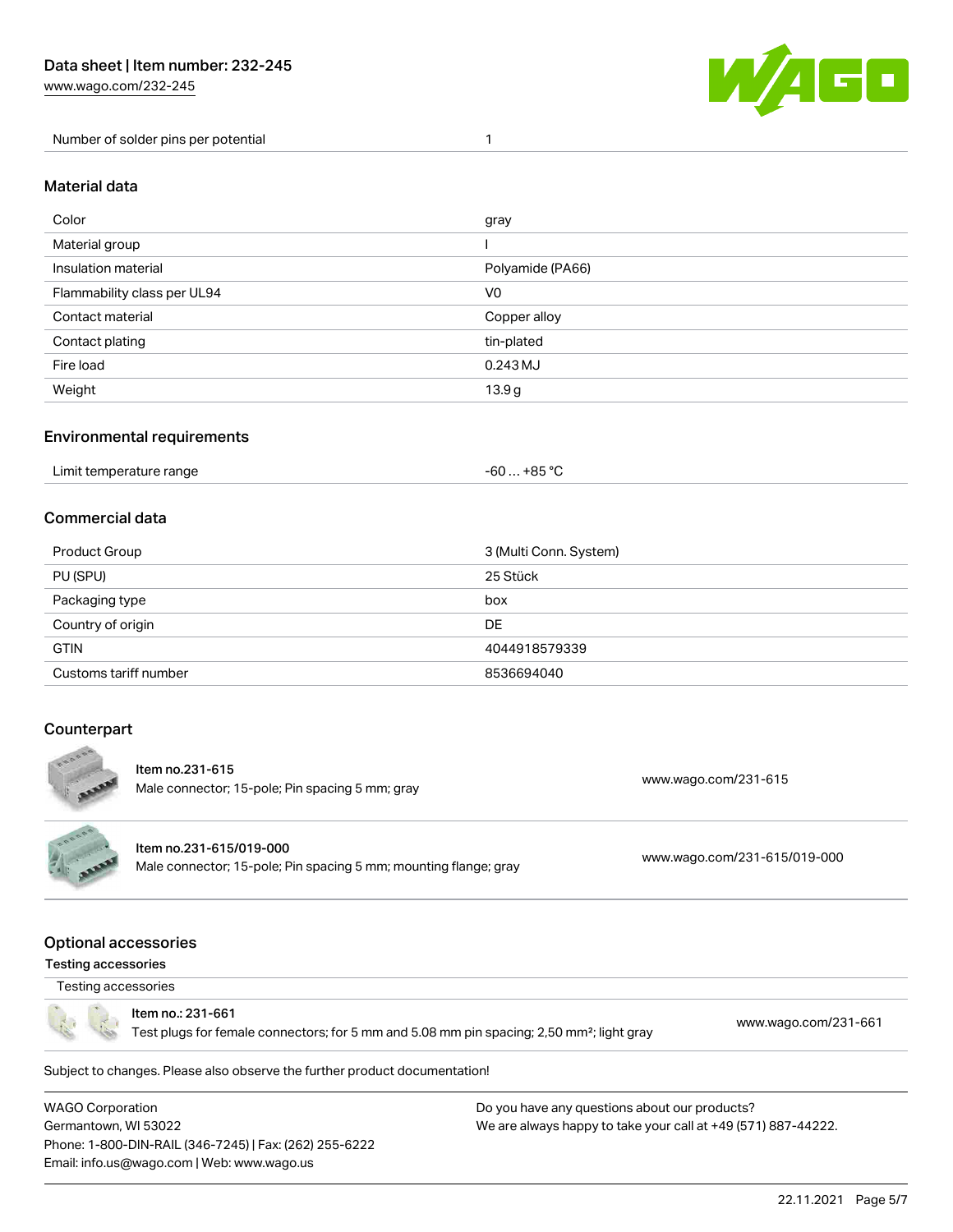

## Downloads Documentation

## Additional Information Technical explanations 2019 Apr 3 pdf [Download](https://www.wago.com/global/d/1435602) 2.0 MB CAD files CAD data 2D/3D Models 232-245 URL [Download](https://www.wago.com/global/d/3D_URLS_232-245) CAE data EPLAN Data Portal 232-245 URL [Download](https://www.wago.com/global/d/EPLAN_URLS_232-245) ZUKEN Portal 232-245 URL [Download](https://www.wago.com/global/d/Zuken_URLS_232-245) PCB Design Symbol and Footprint 232-245 URL [Download](https://www.wago.com/global/d/UltraLibrarian_URLS_232-245)CAx data for your PCB design, consisting of "schematic symbols and PCB footprints", allow easy integration of the WAGO component into your development environment. Supported formats:  $\blacksquare$ Accel EDA 14 & 15 П Altium 6 to current version П Cadence Allegro П **DesignSpark**  $\blacksquare$ Eagle Libraries  $\blacksquare$ KiCad  $\blacksquare$ Mentor Graphics BoardStation П Mentor Graphics Design Architect П Mentor Graphics Design Expedition 99 and 2000  $\blacksquare$ OrCAD 9.X PCB and Capture  $\blacksquare$ PADS PowerPCB 3, 3.5, 4.X, and 5.X  $\blacksquare$ PADS PowerPCB and PowerLogic 3.0 П PCAD 2000, 2001, 2002, 2004, and 2006 П Pulsonix 8.5 or newer

Subject to changes. Please also observe the further product documentation!

WAGO Corporation Germantown, WI 53022 Phone: 1-800-DIN-RAIL (346-7245) | Fax: (262) 255-6222 Email: info.us@wago.com | Web: www.wago.us